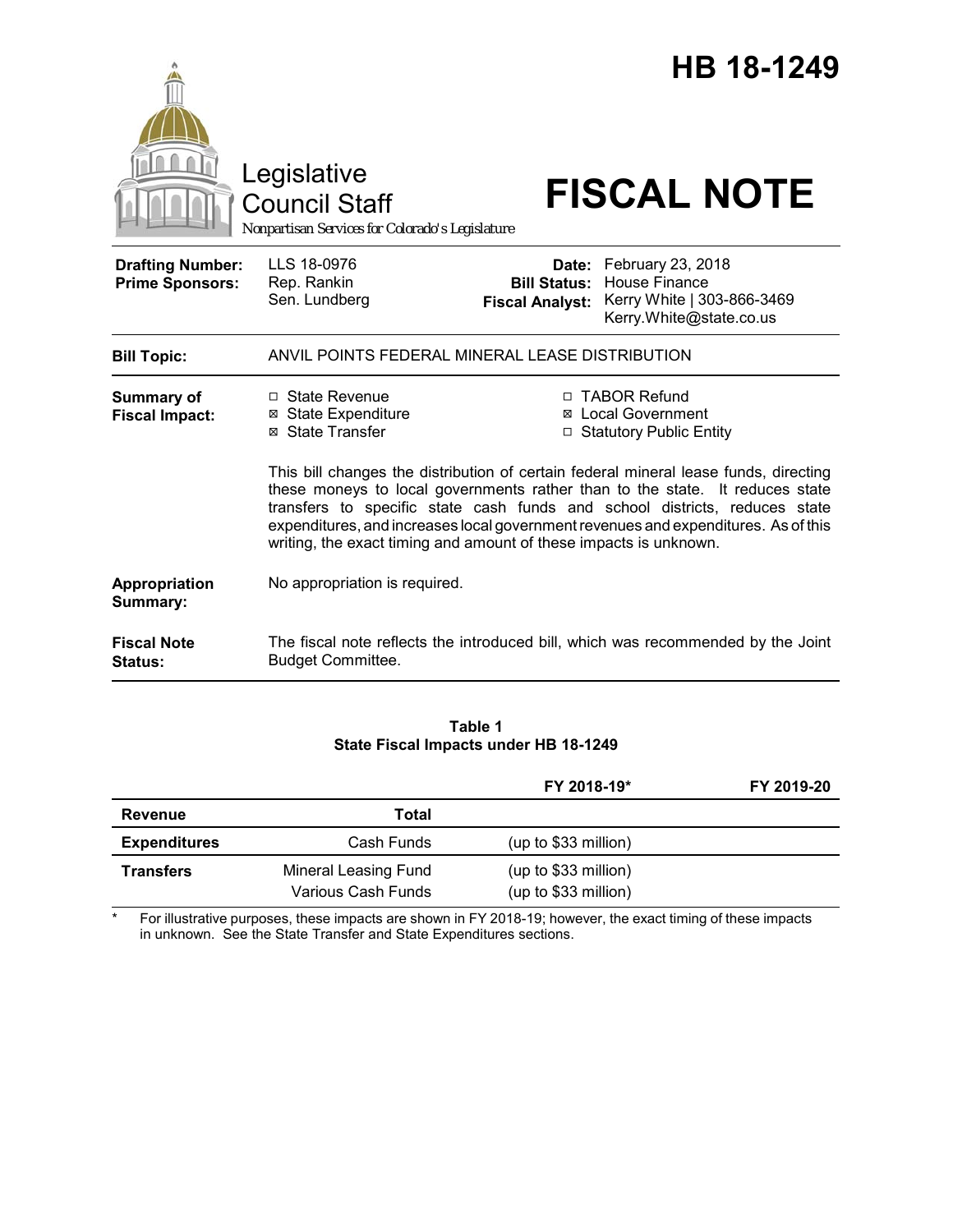February 23, 2018

# **Summary of Legislation**

The bill changes the distribution of any royalties received from the state's share of previously withheld federal mineral lease (FML) revenue from oil and gas production on naval oil shale reserve land. Instead of depositing this money in the state's Mineral Leasing Fund, the state treasurer is required to distribute these moneys as follows:

- 40 percent to Garfield County;
- 40 percent to Rio Blanco County;
- 10 percent to Mesa County; and
- 10 percent to Moffat County.

The bill amends the Federal Mineral Lease District Act to permit distributions to a FML district, if one exists, on behalf of a county. The state treasurer is required to consult with the Department of Local Affairs to determine if an applicable FML district exists prior to making any disbursements.

# **Background**

Under current law, moneys in the Mineral Leasing Fund are distributed on a quarterly basis, as follows:

- 48.3 percent to the State Public School Fund to support public schools;
- 40.0 percent to the Local Government Mineral Impact Fund to be allocated by the Department of Local Affairs to local governments through formula-based distributions and grants;
- 10.0 percent to the Colorado Water Conservation Board Construction Fund for water projects; and
- 1.7 percent to school districts that are located in counties that are directly impacted by mineral production.

The federal government withheld approximately \$113 million from Colorado related to the Anvil Points site and expended approximately \$80 million of this amount for clean up of the site. As of this writing, the exact timing and amount of any federal disbursements of the balance of these moneys is unknown.

### **State Transfers**

This bill reduces transfers from the Mineral Leasing Fund to the State Public School Fund, Local Government Mineral Impact Fund, and the Colorado Water Conservation Board Construction Fund. Based on the known Anvil Points site expenditures, the value of these transfers could be up to \$33 million; however, the exact amount and timing of any federal payments from which these transfers would be reduced is not known. For illustrative purposes, and assuming a reduction of \$33 million, state transfers from the Mineral Leasing Fund will be reduced as follows:

- (\$15,939,000) to the State Public School Fund;
- (\$13,200,000) to the Local Government Mineral Impact Fund;
- (\$3,300,000) to the Colorado Water Conservation Board Construction Fund; and
- (\$561,000) to school districts located in counties directly impacted by mineral production.